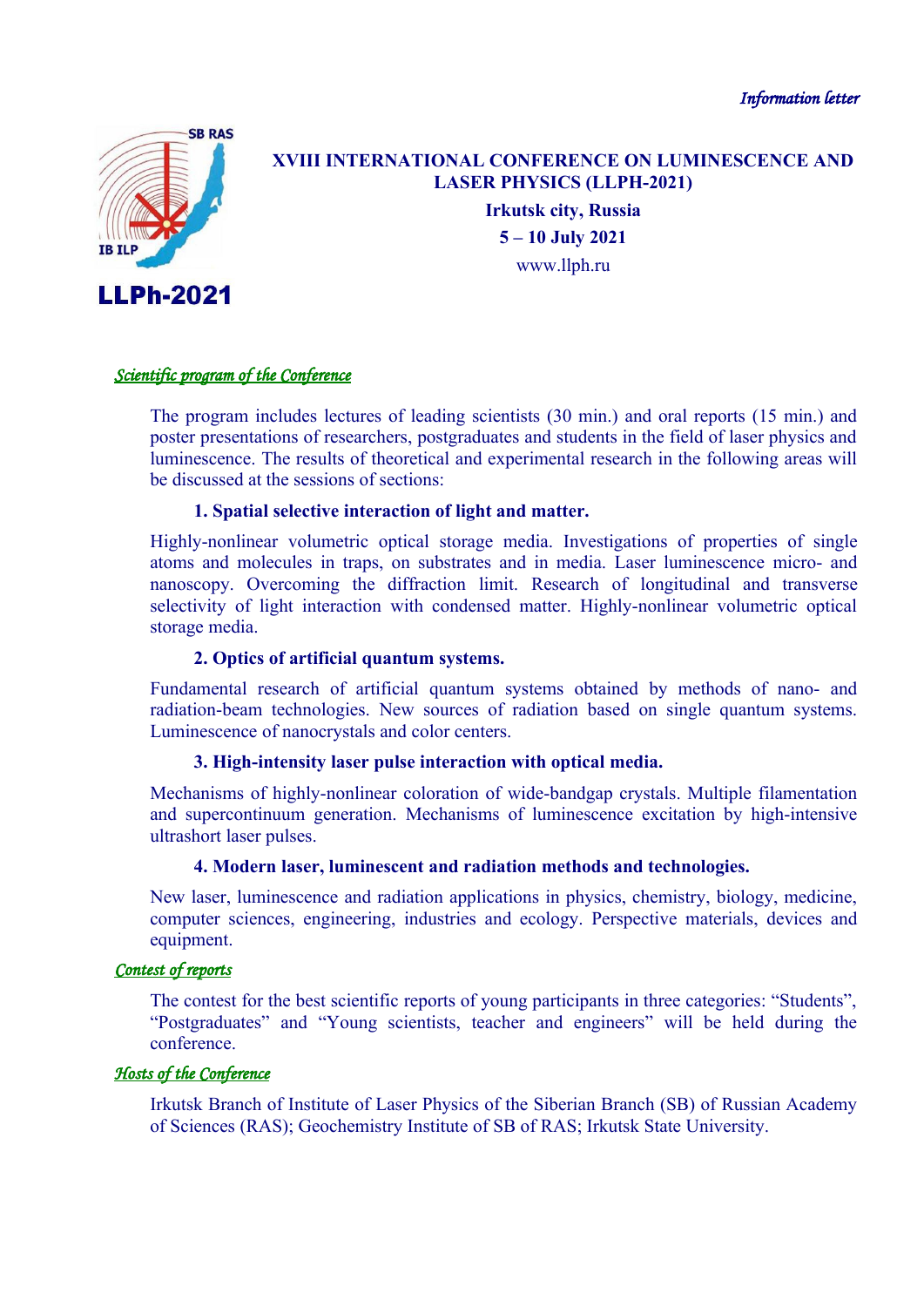## *The conference coordinators*

Scientific Council on Optics and Laser Physics of RAS; Scientific Council on Luminescence of RAS, Young Researchers Council of Irkutsk Branch of Institute of Laser Physics of the Siberian Branch.

## *The Conference Chairperson*

Academician Sergey N. Bagaev, Chairperson of Scientific Council on Optics and Laser Physics of RAS.

## *The Conference Co-chair*

Prof. Evgeniy F. Martynovich.

## *Program Committee*

A.G. Vitukhnovskiy, A.P. Voitovich, V.P. Dresvyanskiy, E.F. Martynovich (Chair), A.I. Nepomnyashchikh (vice-chairman), A.V. Taichenachev.

## *Advisory scientific council*

V.G. Arkhipkin, A.T. Akilbekov, A.S. Alexandrovskiy, A.A. Apolonskiy, S.A. Babin, V.V. Baryshnikov, V.V. Bel`kov, V.S. Berdnikov, I.A. Vainshtein, Ruixue Wang, A.N. Vtyurin, V.M. Gordienko, Yu.V. Gulyaev, G. Damamme, J. Debus, V.I. Denisov, A.V. Egranov, S.A. Zilov, N.A. Ivanov, V.S. Kalinov, V.P. Kandidov, B.I. Kidyarov, S.M. Kobtsev, E.E. Kotomin, K. Kral, A.G. Krechetov, T. Kurobori, V.L. Kurochkin, V.M. Lisitsyn, V.F. Losev, A.N. Lukin, A.Ch. Lushchik, E.V. Malchukova, Ph. Martin, D.N. Matsyukevich, S.B. Mirov, L.D. Miheev, A.V. Naumov, S.V. Nikiforov, Odsuren Bukhtsooj, V.A. Orlovich, L. Oster, V.L. Paperny, E.V. Pestryakov, P.V. Pokasov, E.F. Polisadova, Yu.N. Ponomarev, Yu.M. Popov, M.N. Popova, A.I. Popov, V.E. Privalov, E.A. Radzhabov, N.A. Ratakhin, I.I. Ryabtsev, E.A. Slyusareva, B.G. Suhov, A.I. Surdo, V.F. Tarasenko, L. Trinklere, A.N. Trukhin, V.I. Trunov, H.-J. Fitting, D.R. Khokhlov, Ju Yanyan, A.S. Chirkin, A.M. Shalagin, T.S. Shamirzaev, Tao Shao, B.V. Shulgin, Sodnom Enhbat, V.Yu. Yakovlev, A.N. Yakovlev.

#### *Organizing Committee*

V.P. Dresvyanskiy (chair) A.A. Shalaev (vice-chair), F.A. Stepanov (scientific secretary), A.V. Kuznetsov (scientific secretary for international contacts), M.A. Arsent'eva, S.V. Boychenko, D.S. Glazunov, A.S. Emelyanova, M.D. Zimin, N.L. Lazareva, N.T. Maksimova, S.V. Murzin, A.A. Myasnikova, E.A. Protasova, T.Yu. Sizova, R.A. Taziev, A.A. Tyutrin, R.Yu. Shendrick, A.E. Shipunova.

*Languages of Conference* Russian, English.

# *Important dates*

Application deadline: May 10, 2021.

Deadline for providing data for visa purposes: May 10, 2021 (for details refer to section "Visa Support" below). Please, note that it takes about one month to issue an invitation.

Mailing invitations: 10 June 2021.

Publication of abstracts: 25 June 2021.

Conference is held: 5-10 July 2021.

Deadline for the submission of manuscripts: 5 July 2021.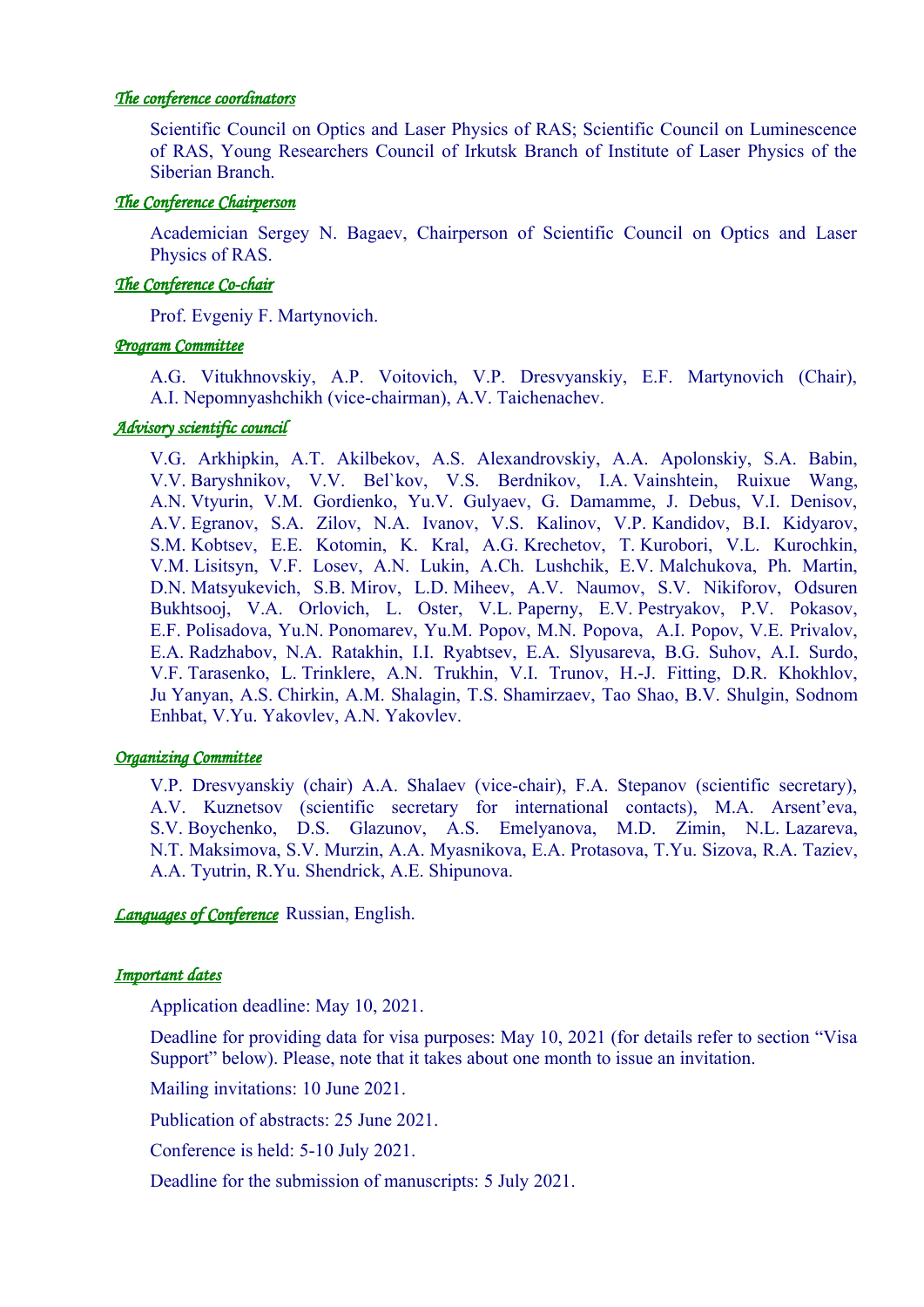## *Application for participation*

In order to participate in the conference it is necessary to register on the website ([http://www.llph.ru](http://www.llph.ru/)) up to May 10, 2021. In case of any problems during the registration on the website you need to send e-mail with following attached files to the Organizing Committee:

1. Filled registration form,

2. Abstract.

Please, fill in your registration forms carefully and according to the rules. The registration form and abstract guidelines are available on the official conference website.

If you will not receive confirmation of admission of your application within 7 days after its (application) sending, please, contact the Organizing Committee.

#### *Publication of abstracts and manuscripts*

Abstracts of lectures and reports will be published in Book of Abstracts of the XVIII International Conference on Luminescence and Laser Physics indexed in Russian Science Citation Index (RSCI). The maximum size of abstract text is two pages.

The manuscripts of lectures and reports, selected on the basis of peer review, are planned to publish in the journals "Bulletin of Russian Academy of sciences: Physics" and "AIP Conference Proceedings". When preparing the manuscripts the authors are required to follow the guidelines of these journals.

# *Venue for the Conference, Cultural Program*

The conference will be held at Scientific Library of Irkutsk State University (Irkutsk, Lermontov street, building 124). Irkutsk and lake Baikal excursions will be organized for participants during the conference.

#### *Registration fee and participation fee*

Participants will be required to pay a registration fee in amount of 6000 Russian Roubles (RUR). For undergraduate and graduate students and for accompanying persons the registration fee is 2500 RUR.

Information about accommodation conditions and order of registration fee payment will be posted on the conference web-site.

## *Visa support*

The Organizing Committee requires the following information in order to issue invitations to Russia for visa support:

- 1. Scan of passport pages which contain biographical particulars and a photo.
- 2. Information about person:
	- a. Name, Surname (as in the international passport);
	- b. Date of birth;
	- c. Citizenship;
	- d. International passport number, when and where issued and validity period.
- 3. Information about affiliation of invited person:
	- a. The name and the mailing address of the place of work;
	- b. Information on the kinds of activity of the organization of the invited person.
- 4. Proposed dates of visit to Russia.
- 5. Proposed Russian cities to be traveled through.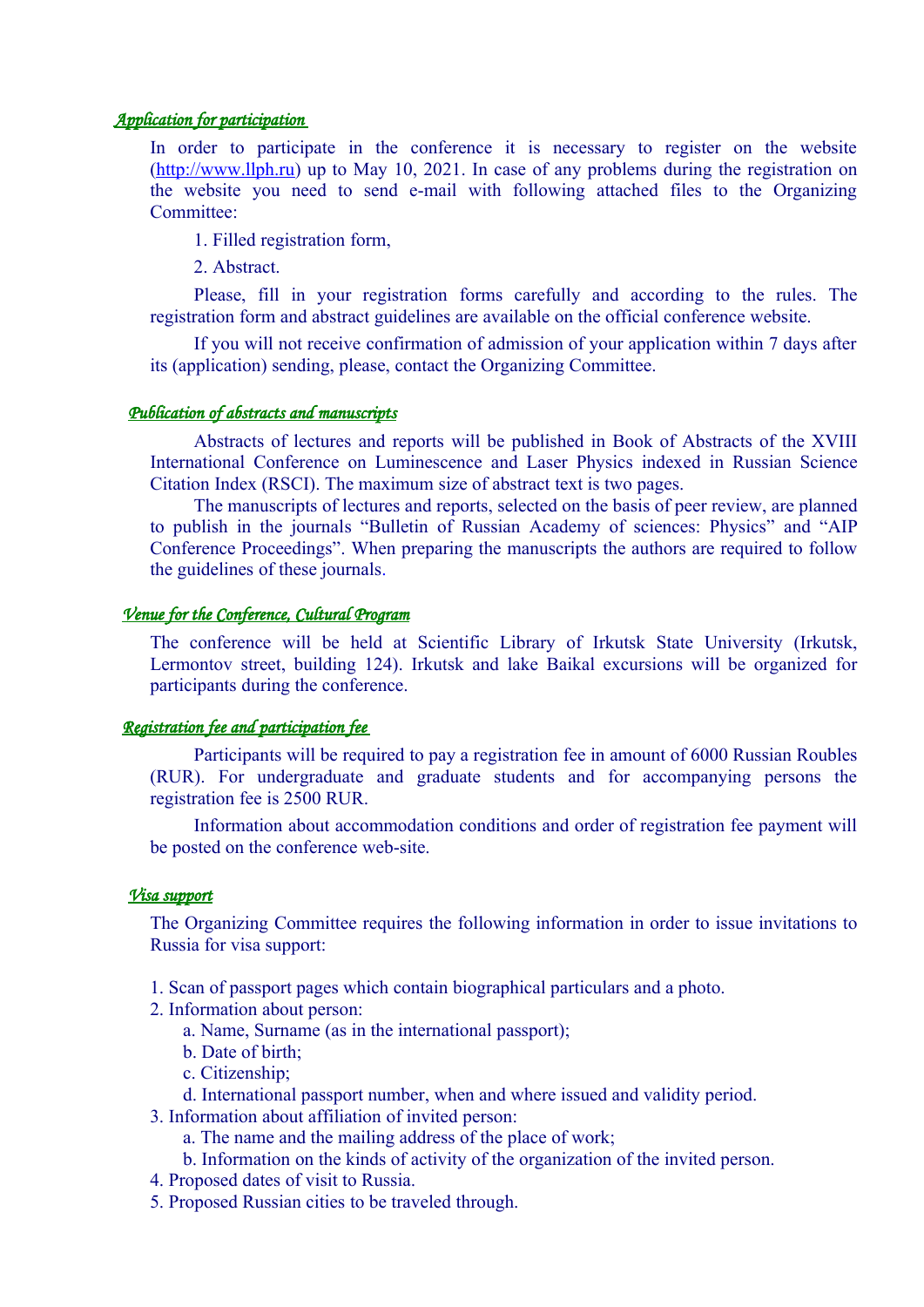6. City where the Russian Consulate is located and where the participant will obtain their visa.

If you have accompanying persons on the planned trip, please provide the same information for all of them.

It takes about **1 month** to issue an invitation.

# *Addresses and phones of the Organizing Committee*

E-mail address:  $llph@bk.ru$ . Official web-site of the conference:  $http://www.llph.ru$ 

Mailing address: Organizing Committee of LLPh-2021, Irkutsk Branch of Institute of Laser Physics SB RAS, Lermontov Str. 130a, Irkutsk, 664033, Russia.

Phone: +7 902 56-12-179, +7 3952 51-21-60; Fax/Phone.: +7 3952 51-14-38.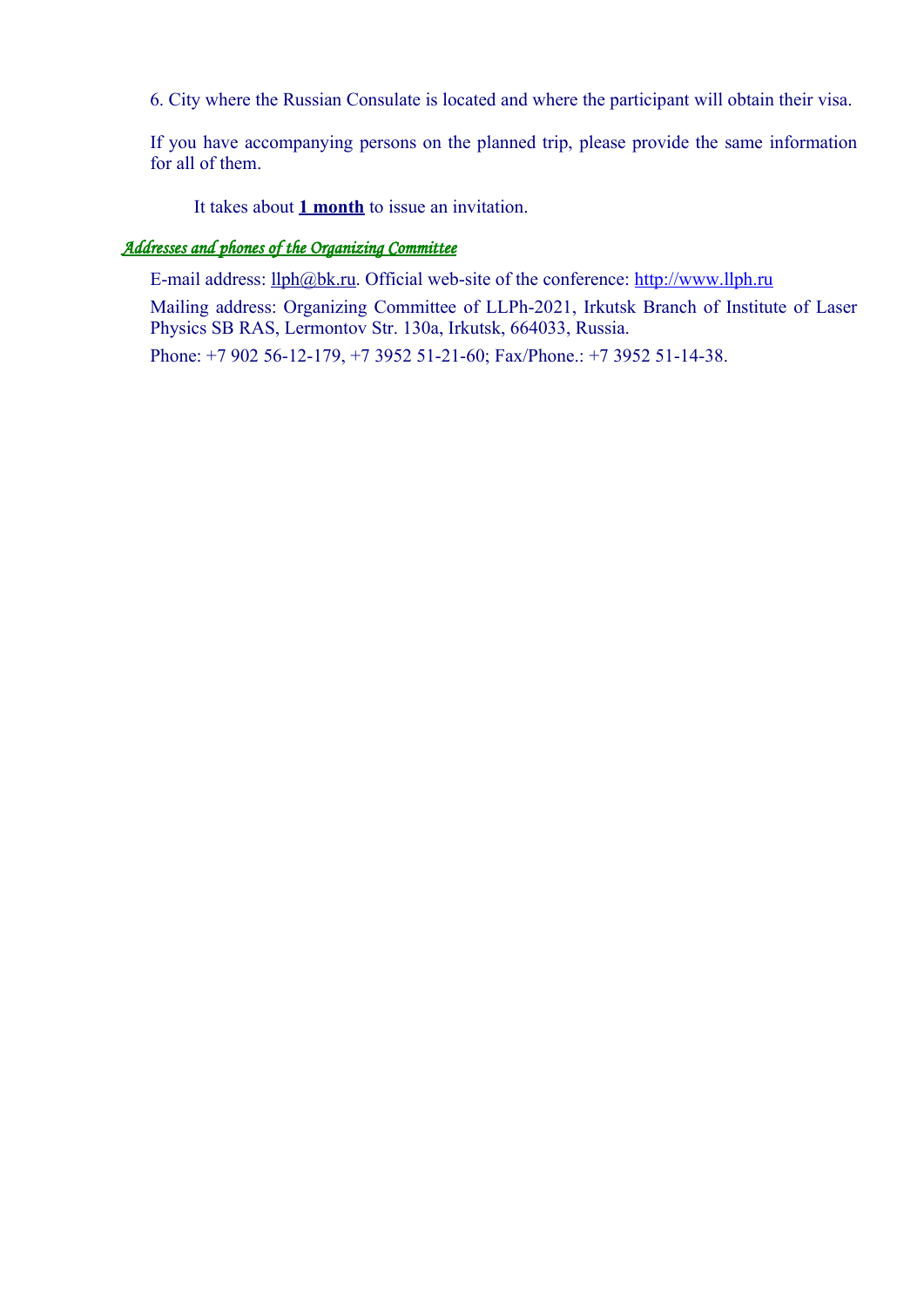# *Registration form and abstract template*

Registration form and abstract text are formed in a single file of doc or rtf format, the file name contains the conference name, reporter's last name, city and abbreviation of the organization/institution represented by the reporter. File name is typed in Latin letters; underline symbol is used for separating words (e.g. "LLPh2021 Petrov Irkutsk ISU.doc"). Language is Russian or English, Times New Roman font, size 14, maximum volume of abstract text is two pages of А4 format, single line spacing, all margins are 25 mm (1 inch).

The table of the registration form is placed on the  $1<sup>st</sup>$  page of the file. The second page begins with the title of paper, list of authors, name and address of the organization where the paper was performed, and contact e-mail address. After two blank lines the abstract text begins.

Use of complicated mathematical expressions and pictures in abstracts is not recommended. Pictures in abstract text must be put into a table of 2 lines or columns so that the first line/column contains picture and the second one contains a centered caption in Times New Roman font, size 12. Formulae must be typed in Microsoft equation (the tool included with MS Word). The list of cited sources may be placed at the end of the text, after a blank line, starting with the word "*References:*" (Italic). It is followed by the list of sources, numbered by Arabic numerals. References in text must be isolated by square brackets (e.g. "… in papers [1,2]"), usage of hyperlinks is not allowed.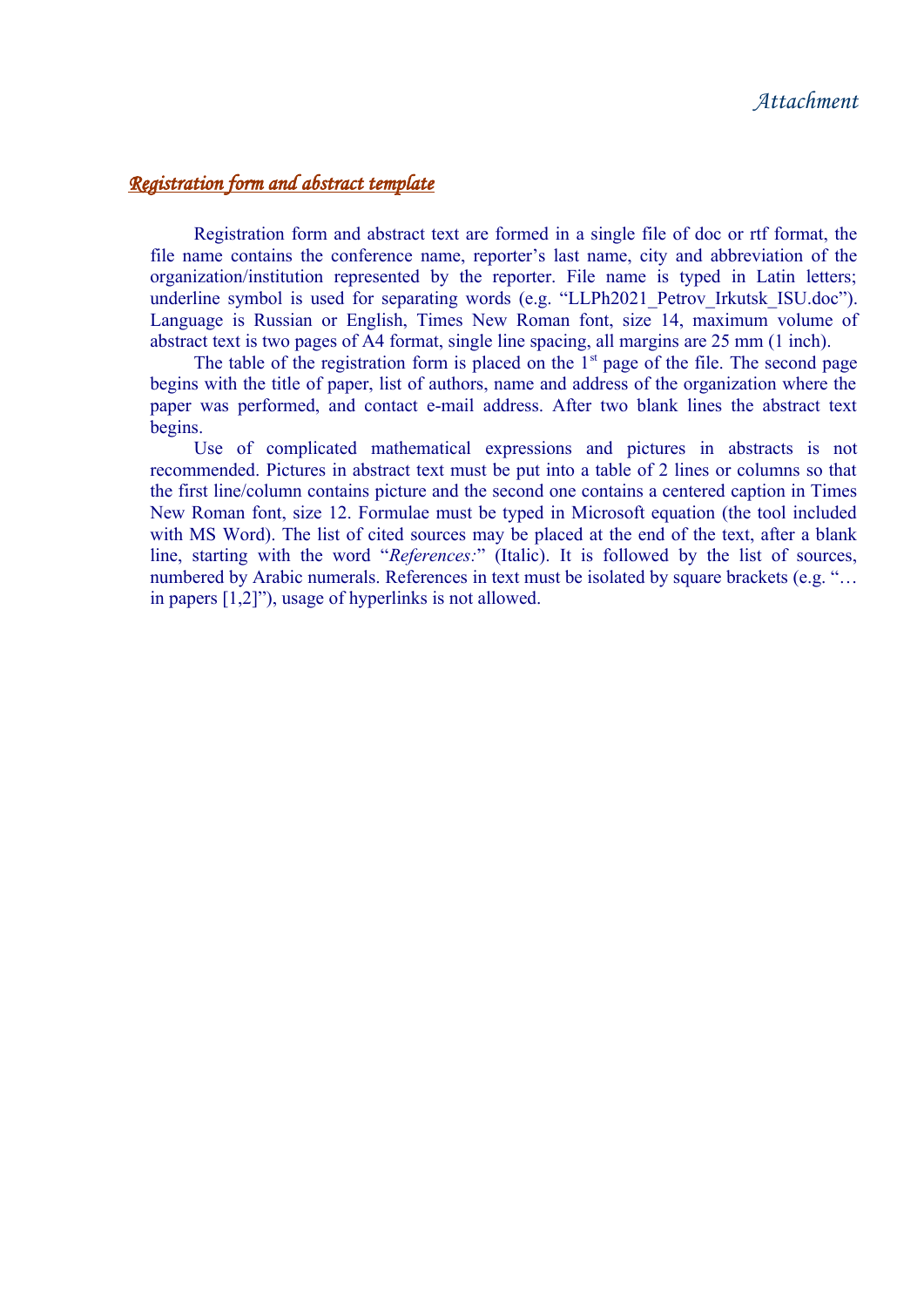# **Registration Form of Participant of International Conference on Luminescence and Laser (LLPh-2021)**

| $\mathbf{1}$   | Full name (First, Surname)                                                |  |
|----------------|---------------------------------------------------------------------------|--|
| $\overline{2}$ | Degree, title, position                                                   |  |
| $\overline{3}$ | Year of birth                                                             |  |
| $\overline{4}$ | Form of participation<br>(Lecture, talk, poster, without<br>presentation) |  |
| 5              | Paper Title in Russian<br>(if applicable)                                 |  |
| 6              | Paper Title (in English)                                                  |  |
| $\overline{7}$ | Full name of organization - place<br>of work                              |  |
| 8              | Full mailing address of the place<br>of work, including country           |  |
| 9              | Contact information:<br>Home phone<br>Business phone and fax<br>E-mail.   |  |